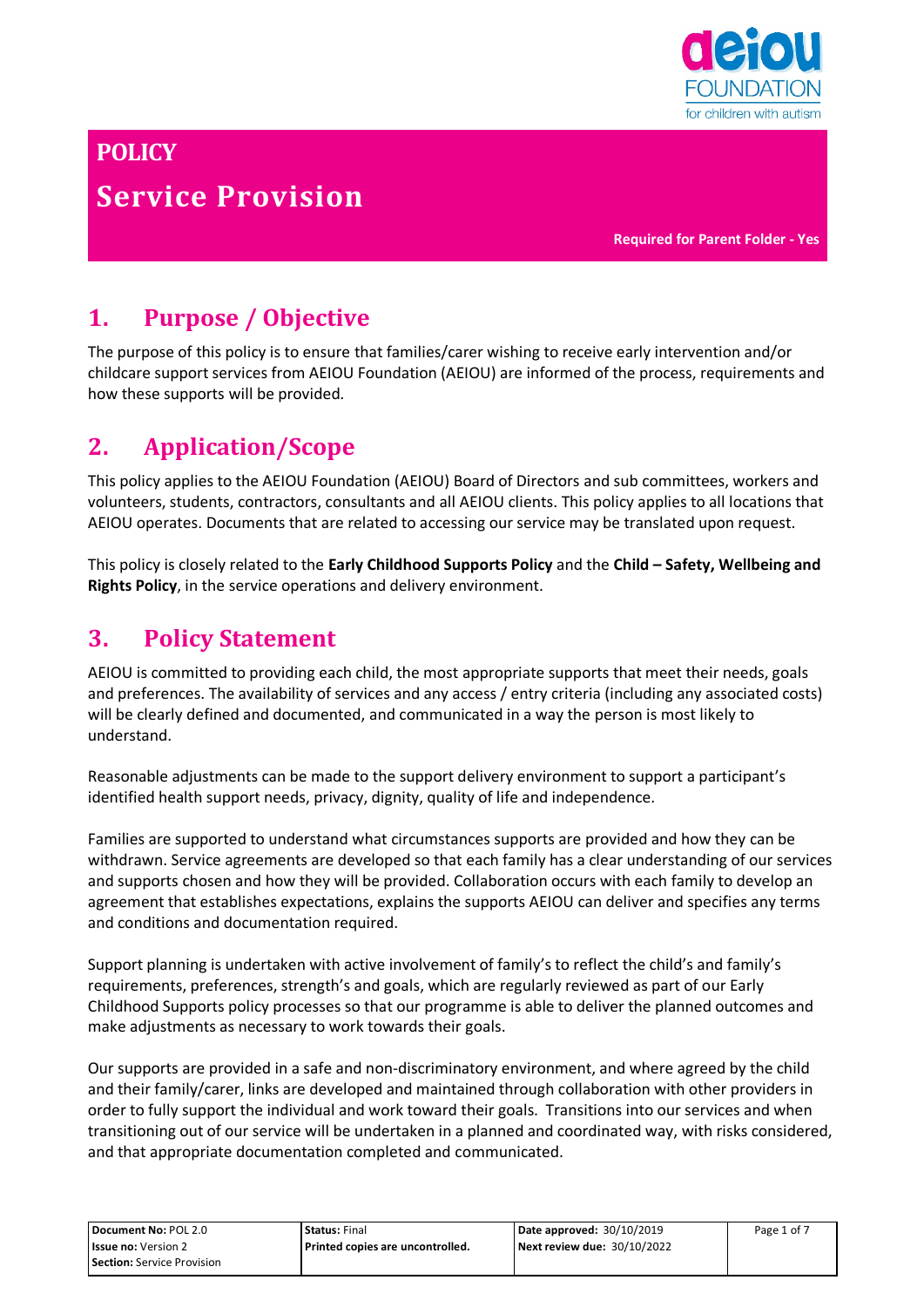# **4. Requirements for Performance**

# **4.1 Principles**

All children and their families/carer have the right to access services and supports that:

- are person-centred
- respect individual values and beliefs
- respect privacy and dignity
- promote independence and informed choice
- are free from violence, abuse, neglect, exploitation or discrimination
- are well run and have effective governance and operational management practices and processes in place to manage risk, quality, information, feedback and complaints, and incidents
- are delivered by competent, screened and experienced workers
- give confidence in continuity of service support.

## **4.2 Referrals and Enquiries**

AEIOU encourages and welcomes referrals and enquiries. Enquiries received are most commonly for advice around support services provided. AEIOU will endeavour to respond in a style and language that is likely to convey the message to the enquirer, provide constructive comment or direct the enquirer to other resources where the information may be found. Refer to AEIOU's **Service Access and Exit Procedure** for further details.

## **4.3 Access / Intake to Services and Supports**

AEIOU aims to remove barriers that families/carers may face trying to access our services and provides guidance on entry to our services. To assist in achieving this we:

- promote consistent practices
- allow for the diverse and individual needs of children
- consider the health, safety and well-being of children, parent/carer's and workers
- provide information about our services on our website<https://aeiou.org.au/about-us> , and in brochures and other documented information and media, and directly through meet and greet service centre tours and information sessions.

Further details on the access/intake process are available in AEIOU's **Service Access and Exit Procedure** and the **Service Agreement Management procedure**.

#### **4.4 Service Fees Schedule**

Relevant prices will be declared for the Early Intervention and Childcare before delivering a service including any notice periods or cancellation terms. We understand that families/carers are not bound to engage our services after prices are declared. AEIOU will adhere to the NDIS Price Guide or any other NDIS pricing arrangements and guidelines. Prices charged to families/carers will not exceed the price level prescribed for that support in the Pricing Guide. Refer to AEIOU's **Service Fees, Financial Administration and Reporting Procedure** for further details.

# **4.5 Transitions**

Transitions in and out of service may occur. For further details on the transitions process, refer to AEIOU's **Service Access and Exit Procedure**.

| Document No: POL 2.0              | <b>Status: Final</b>               | Date approved: $30/10/2019$ | Page 2 of 7 |
|-----------------------------------|------------------------------------|-----------------------------|-------------|
| <b>Issue no:</b> Version 2        | l Printed copies are uncontrolled. | Next review due: 30/10/2022 |             |
| <b>Section:</b> Service Provision |                                    |                             |             |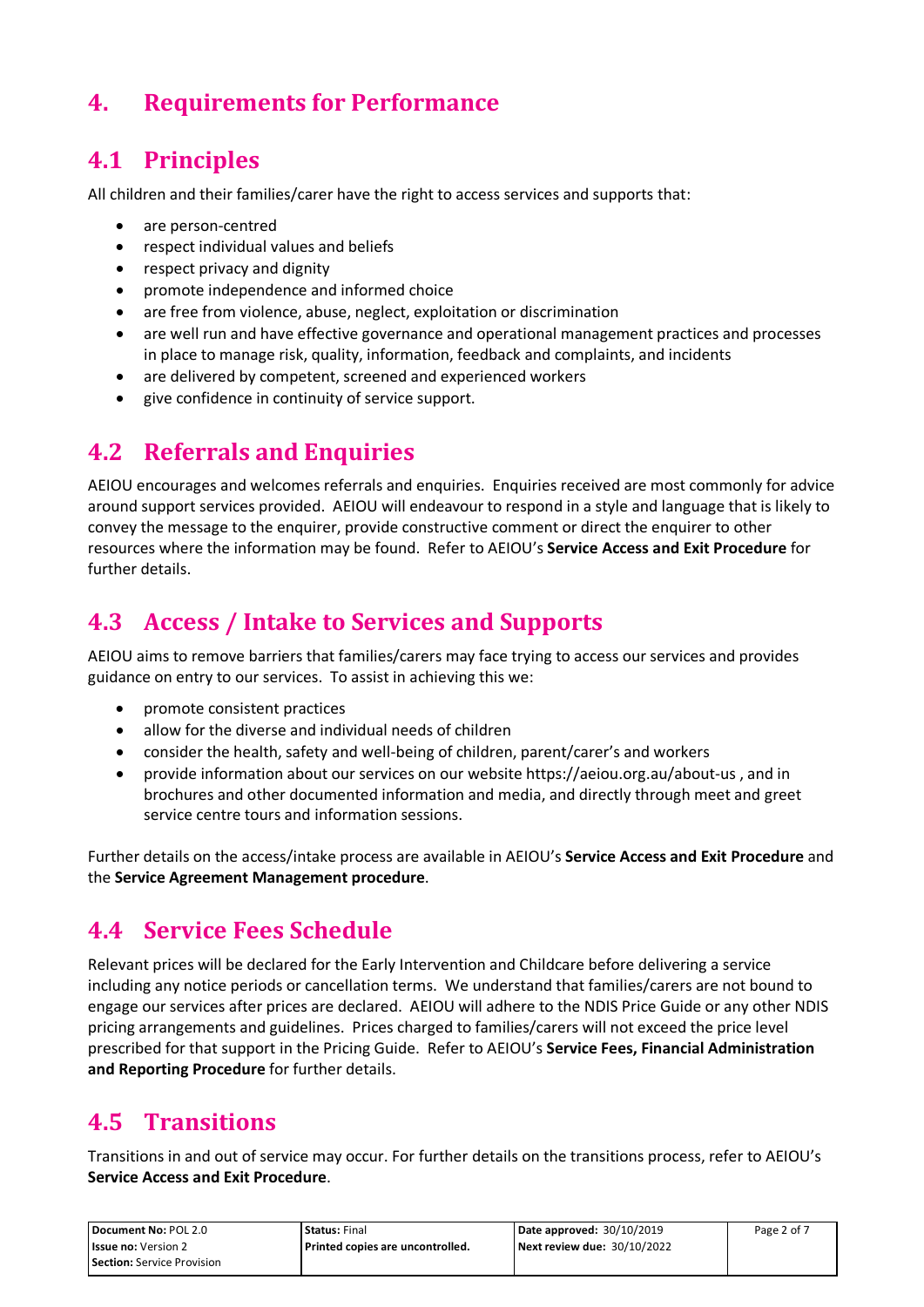## **4.6 Exits**

AEIOU acknowledges that exit from services can occur for varying reasons. A parent/carer has the right to exit the service on behalf of the child. AEIOU may implement an exit process for a child without consent of parent/carer or it may be a result of services being withdrawn. Regardless of the reason, AEIOU will ensure the exit process is fair and transparent and upholds the rights of the child and family/carer. Details of the exit process can be obtained from AEIOU's **Service Access and Exit Procedure***.*

# **5 References / Information**

# **5.1 Knowledge/ Competency Requirements**

#### **Competency Requirements**

Staff to understand processes relevant to their role in implementing the Service Provision policy and/or know how to access the information when required or if they have a question.

## **5.2 Monitoring and Measuring Results**

We monitor the performance of policy through audits and quality review. We take into consideration any complaints or incidents, data/information, corrective actions, and external audit reports.

## **5.3 Privacy, Confidentiality and Records Requirements**

**Privacy** - is a human right. Rights related to privacy are set out in Commonwealth Privacy Act 1988, the Australian Privacy Principles and State and Territory Information Privacy laws.

Details about how we implement the privacy principles are detailed in our **Privacy Notice Policy** which is available to all clients. We have developed a range of consent forms to support our obligations for informed consent based on our obligations towards the collection of the client's personal information, how we use this information in the delivery of our services, and our obligations to disclose information to third parties who have a direct interest in the services we provide to the client. We will not disclose information for any other purpose without informed consent from the client, or unless a legal obligation exists for us to disclose information we hold in our control.

# **5.4 Resources / Infrastructure Requirements**

| <b>Resource</b> | Location                                                                         |  |  |
|-----------------|----------------------------------------------------------------------------------|--|--|
| Quickids (QK)   | Stand-alone client enrolment system. Access is provided through the Finance and  |  |  |
|                 | Administration Team, Parent Liaison and Fees Coordinator.                        |  |  |
| Website         | https://aeiou.org.au/about-us                                                    |  |  |
| Brochures and   | Examples,                                                                        |  |  |
| information     | AEIOU Your Rights Brochure - Client Information. What you can expect from AEIOU, |  |  |
| collateral      | a guide to your privacy, rights and responsibilities.                            |  |  |
|                 | 1) Service Brochures                                                             |  |  |
|                 | a. Adelaide specific brochures                                                   |  |  |
|                 | AEIOU and autism fact sheet<br>$h_{-}$                                           |  |  |
|                 | AEIOU service brochure<br>$C_{\cdot}$                                            |  |  |
|                 | d. CALD translations                                                             |  |  |
|                 | Flyers regional specific<br>e.                                                   |  |  |
|                 | Logan specific brochures<br>f.                                                   |  |  |

| Document No: POL 2.0              | <b>Status:</b> Final               | Date approved: 30/10/2019   | Page 3 of 7 |
|-----------------------------------|------------------------------------|-----------------------------|-------------|
| <b>Issue no: Version 2</b>        | l Printed copies are uncontrolled. | Next review due: 30/10/2022 |             |
| <b>Section:</b> Service Provision |                                    |                             |             |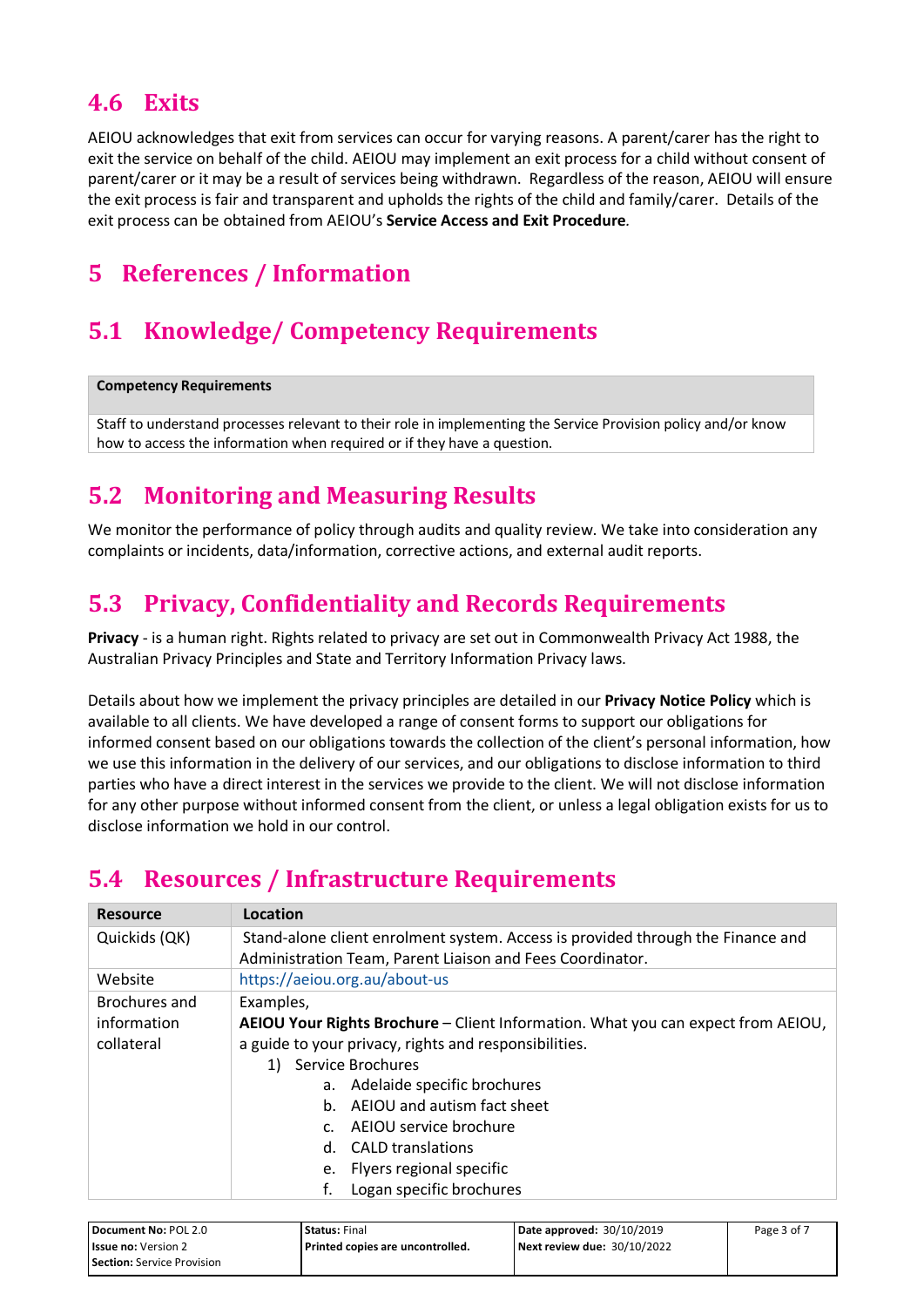| 2) AEIOU NDIS Guide - My Child's Pre-Planning Guide for NDIS |  |
|--------------------------------------------------------------|--|
| 3) Parent Handbook - 2019                                    |  |

### **5.5 Related Documents**

**Section:** Service Provision

Controlled documents related to this policy are accessed from the master controlled documents system currently held in G:\Common\QA\AEIOU Policies Procedures Forms Manuals and will be migrated to the Mango platform.

| Doc Number    | <b>Title</b>                                         |
|---------------|------------------------------------------------------|
| PRO2.01       | Service Access and Exit                              |
| PRO2.07       | Service Fees, Financial Administration and Reporting |
| PRO2.08       | Service Agreement Management                         |
| POL3.0        | Early Childhood Supports Policy                      |
| <b>POL4.0</b> | Child - Safety, Wellbeing and Rights Policy          |
| External      | NDIS Price Guide                                     |
| External      | NDIS Commission - Complaint Brochure                 |

# **5.6 Legislation and Other Relevant Information**

Key legislation and information to be aware of for further information and guidance.

| Australian Consumer Law, the Competition and Consumer Act 2010 and related Regulations 2010 |                                                                                           |                             |             |
|---------------------------------------------------------------------------------------------|-------------------------------------------------------------------------------------------|-----------------------------|-------------|
| <b>ACNC Act</b>                                                                             |                                                                                           |                             |             |
| Children's Protection Act 1993 (SA)                                                         |                                                                                           |                             |             |
| Children's Protection Act 1999 (QLD)                                                        |                                                                                           |                             |             |
| Coroner's Act                                                                               |                                                                                           |                             |             |
| Corporations Act 2001                                                                       |                                                                                           |                             |             |
| Disability Services Act 2006 and Regulations 2006 (QLD)                                     |                                                                                           |                             |             |
| Disability Services Act 1993 (SA)                                                           |                                                                                           |                             |             |
| Education and Care Standards National Law Act 2010                                          |                                                                                           |                             |             |
| <b>Education and Care Services National Regulations</b>                                     |                                                                                           |                             |             |
|                                                                                             | Education and Early Childhood Services (Registration and Standards) Act 2011 (SA)         |                             |             |
|                                                                                             | Education and Early Childhood Services (Registration and Standards) Regulations 2011 (SA) |                             |             |
| Education and Care Services Act 2013 (QLD)                                                  |                                                                                           |                             |             |
| Education and Care Services Regulations 2013 (QLD)                                          |                                                                                           |                             |             |
| Fair Work Act 2009                                                                          |                                                                                           |                             |             |
| Human Rights Act (Qld)                                                                      |                                                                                           |                             |             |
| NDIS Act 2013 - and Rules                                                                   |                                                                                           |                             |             |
| NDIS (Incident Management and Reportable Incidents) Rules 2018, and Explanatory Statement   |                                                                                           |                             |             |
| NDIS (Restrictive Practices and Behaviour Support) Rules 2018, and Explanatory Statement    |                                                                                           |                             |             |
| NDIS (Code of Conduct) Rules 2018, and Explanatory Statement                                |                                                                                           |                             |             |
| NDIS (Procedural fairness) Guidelines 2018                                                  |                                                                                           |                             |             |
|                                                                                             | NDIS (Complaints Management and Resolution) Rules 2018, and Explanatory Statement         |                             |             |
| NDIS (Practice Standards - Worker Screening) Rules 2018                                     |                                                                                           |                             |             |
| NDIS Quality Indicators Guidelines 2018                                                     |                                                                                           |                             |             |
|                                                                                             | NDIS Quality and Safeguards Commission Incident Management System Guidance                |                             |             |
|                                                                                             | NDIS Quality and Safeguards Commission Reportable Incidents Guidance                      |                             |             |
| NDIS Quality and Safeguards Commission Behaviour Support Competency Framework               |                                                                                           |                             |             |
| NDIS Code of Conduct - Guidance for Workers                                                 |                                                                                           |                             |             |
| NDIS Code of Conduct - Guidance for Service Providers                                       |                                                                                           |                             |             |
| Privacy Act 1988                                                                            |                                                                                           |                             |             |
| Information Privacy Principles 1992 (SA)                                                    |                                                                                           |                             |             |
| Document No: POL 2.0                                                                        | Status: Final                                                                             | Date approved: 30/10/2019   | Page 4 of 7 |
| <b>Issue no: Version 2</b>                                                                  | Printed copies are uncontrolled.                                                          | Next review due: 30/10/2022 |             |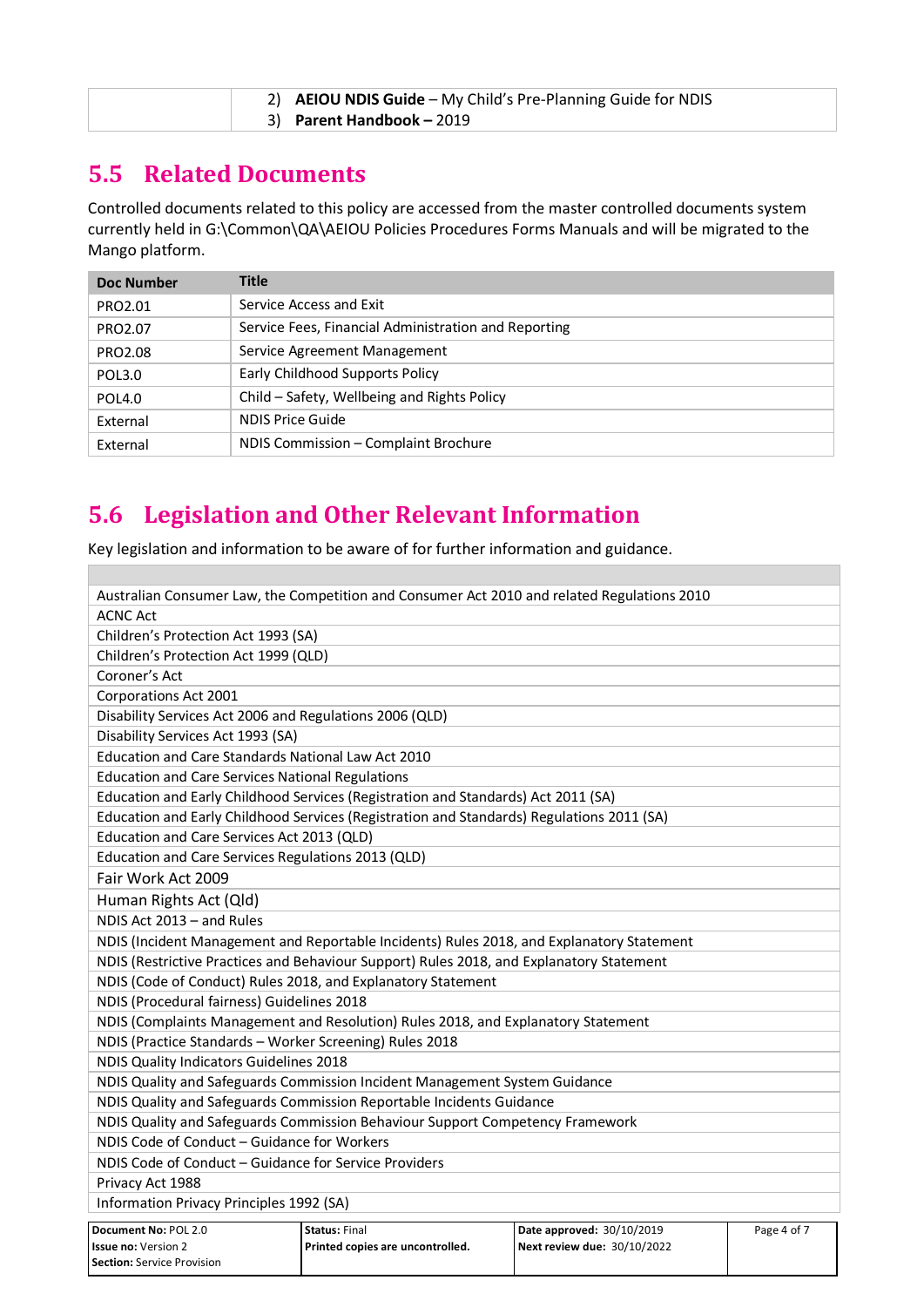| Information Privacy Act (QLD)                                             |
|---------------------------------------------------------------------------|
| Work Health and Safety Act and Regulations 2011 (QLD)                     |
| Work Health and Safety Act and Regulations 2012 (SA)                      |
| Work Health and Safety Act 2011                                           |
|                                                                           |
| United Nations (UN) Convention on the Rights of Persons with Disabilities |
| United Nations (UN) Convention on the Rights of Young Children            |

# **5.7 Quality Standards Map**

|                 | <b>NDIS Practice Standards - Quality Indicator</b>                                                                                             |
|-----------------|------------------------------------------------------------------------------------------------------------------------------------------------|
|                 | <b>Rights and Responsibilities</b>                                                                                                             |
| QI <sub>6</sub> | Person-centred Supports (6.1, 6.2, 6.3)                                                                                                        |
|                 | Outcome: Each participant accesses supports that promote, uphold and respect their legal and human                                             |
|                 | rights and is enabled to exercise informed choice and control. The provision of supports promotes, upholds                                     |
|                 | and respects individual rights to freedom of expression, self-determination and decision making.                                               |
| $QI$ 7          | Individual Values and beliefs (7.1, 7.2)                                                                                                       |
|                 | Outcome: Each participant accesses supports that respect their culture, diversity, values and beliefs.                                         |
| $QI_8$          | Privacy and Dignity (8.1, 8.2, 8.3)                                                                                                            |
|                 | Outcome: Each participant accesses supports that respect and protect their dignity and right to privacy                                        |
| QI <sub>9</sub> | Independence and Informed Choice (9.1, 9.2, 9.3, 9.4, 9.5)                                                                                     |
|                 | Outcome: Each participant is supported by the provider to make informed choices, exercise control and                                          |
|                 | maximise their independence relating to the supports provided.                                                                                 |
| QI 10           | Violence, Abuse, Neglect, Exploitation and Discrimination (10.1, 10.2, 10.3)                                                                   |
|                 | Outcome: Each participant accesses supports free from violence, abuse, neglect, exploitation or                                                |
|                 | discrimination.                                                                                                                                |
|                 | <b>Governance and Operational Management</b>                                                                                                   |
| QI 11           | Governance and Operational Management (11.1, 11.2, 11.3, 11.4, 11.5, 11.6, 11.7, 11.8)                                                         |
|                 | Outcome: Each participant's support is overseen by robust governance and operational management                                                |
|                 | systems relevant to the size and scale of the provider and scope and complexity of supports delivered.                                         |
| QI 12           | Risk Management (12.1, 12.2, 12.3)                                                                                                             |
|                 | Outcome: Risks to participants, workers and the provider are identified and managed.                                                           |
| QI 13           | Quality Management (13.1, 13.2, 13.3)<br>Outcome: Each participant benefits from a quality management system relevant and proportionate to the |
|                 | size and scale of the provider, which promotes continuous improvement of support delivery.                                                     |
| QI 14           | <b>Information Management</b> (14.1, 14.2, 14.3, 14.4)                                                                                         |
|                 | Outcome: Management of each participant's information ensures that it is identifiable, accurately                                              |
|                 | recorded, current and confidential. Each participant's information is easily accessible to the participant and                                 |
|                 | appropriately utilised by relevant workers.                                                                                                    |
| QI 15           | Feedback and Complaints Management (15.1, 15.2, 15.3, 15.4)                                                                                    |
|                 | Outcome: Each participant has knowledge of and access to the provider's complaints management and                                              |
|                 | resolution system. Complaints and other feedback made by all parties are welcomed, acknowledged,                                               |
|                 | respected and well-managed.                                                                                                                    |
| QI 16           | <b>Incident Management</b> (16.1, 16.2, 16.3)                                                                                                  |
|                 | Outcome: Each participant is safeguarded by the provider's incident management system, ensuring that                                           |
|                 | incidents are acknowledged, respond to, well-managed and learned from.                                                                         |
| QI 17           | Human Resource Management (17.1, 17.2, 17.3, 17.4, 17.5, 17.6)                                                                                 |
|                 | Outcome: Each participant's support needs are met by workers who are competent in relation to their role,                                      |
|                 | hold relevant qualifications, and who have relevant expertise and experience to provide person-centred                                         |
|                 | support.                                                                                                                                       |
| QI 18           | Continuity of Supports (18.1, 18.2, 18.3, 18.4, 18.5, 18.6)                                                                                    |
|                 | Outcome: Each participant has access to timely and appropriate support without interruption                                                    |
|                 | <b>Provision of Supports</b>                                                                                                                   |
| QI 19           | Access to Supports (19.1, 19.2, 19.3)                                                                                                          |
|                 | Outcome: Each participant accesses the most appropriate supports that meet their needs, goals and                                              |
|                 | preferences.                                                                                                                                   |

| Document No: POL 2.0       | <b>Status: Final</b>               | Date approved: 30/10/2019   | Page 5 of 7 |
|----------------------------|------------------------------------|-----------------------------|-------------|
| <b>Issue no: Version 2</b> | l Printed copies are uncontrolled. | Next review due: 30/10/2022 |             |
| Section: Service Provision |                                    |                             |             |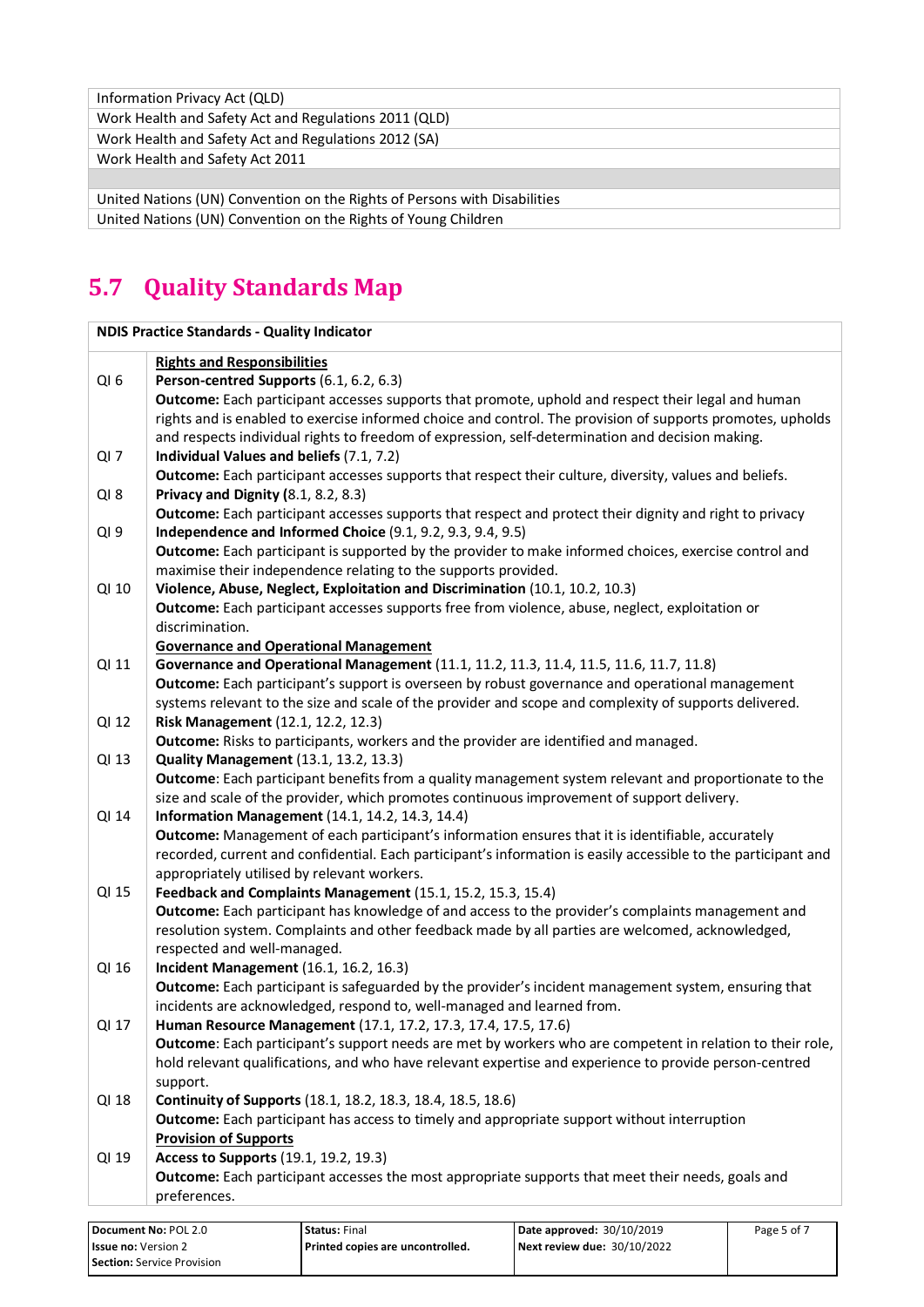| QI 20 | Support Planning (20.1, 20.2, 20.3, 20.4, 20.5, 20.6)                                                       |
|-------|-------------------------------------------------------------------------------------------------------------|
|       | Outcome: Each participant is actively involved in the development of their support plans. Support plans     |
|       | reflect the participant needs, requirements, preferences, strengths and goals, and are regularly reviewed.  |
|       | Service Agreements with Participants (21.1, 21.2, 21.3)                                                     |
| QI 21 | Outcome: Each participant has a clear understanding of the supports they have chosen and how they will      |
|       | be provided.                                                                                                |
|       | Responsive Support Provision (22.1, 22.2, 22.4)                                                             |
| QI 22 | Outcome: Each participant accesses responsive, timely, competent and appropriate supports to meet their     |
|       | needs, desired outcomes and goals.                                                                          |
|       | Transition to or from the Provider (23.1, 23.2, 23.3)                                                       |
| QI 23 | Outcome: Each participant experiences a planned and coordinated transition to or from the provider.         |
|       | <b>Early Childhood Supports</b>                                                                             |
|       | The Child (56.1, 56.2, 56.3, 56.4)                                                                          |
| QI 56 | Outcome: Each child participant accesses supports that promote and respect their legal and human rights,    |
|       | support their development of functional skills, and enable them to participate meaningfully and be          |
|       | included in everyday activities with their peers.                                                           |
|       | The Family (57.1, 57.2, 57.3, 57.4, 57.5, 57.6, 57.7, 57.8)                                                 |
| QI 57 | Outcome: Each family receives family-centred supports that are culturally inclusive, responsive, and focus  |
|       | on their strengths.                                                                                         |
|       | Inclusion (58.1, 58.2, 58.3, 58.4)                                                                          |
| QI 58 | Outcome: Each participant accesses supports that engage their natural environments and enable inclusive     |
|       | and meaningful participation in their family and community life.                                            |
|       | <b>Collaboration</b> (59.1, 59.2, 59.3, 59.4)                                                               |
| QI 59 | Outcome: Each participant receives coordinated supports from a collaborative team comprising their          |
|       | family, the provider and other relevant providers, to facilitate their development and address the family's |
|       | needs and priorities.                                                                                       |
|       | Capacity Building (60.1, 60.2, 60.3, 60.4, 60.5)                                                            |
| QI 60 | Outcome: Each participant receives supports that build knowledge, skills and abilities of the family and    |
|       | other collaborating providers in order to support the child's learning and development.                     |
|       | Evidence-Informed Practice (61.1, 61.2, 61.3)                                                               |
| QI 61 | Outcome: Each participant receives evidence-informed supports from providers with quality standards         |
|       | and validated practice.                                                                                     |
|       | Outcome Based Approach (62.1, 62.2, 62.3, 62.4, 62.5, 62.6)                                                 |
| QI 62 | Outcome: Each participant receives supports that are outcome-based and goal focused.                        |

# **6 Document Management and Review**

The organisation shall review, amend and/or update this document from time to time. Document reviews are scheduled in accordance with document management and Quality Management System Policy and Continual Improvement processes.

## **6.1 Document Ownership and Review**

| Approver              | Finance and Risk Committee                                                    |
|-----------------------|-------------------------------------------------------------------------------|
| <b>Document owner</b> | <b>General Manager</b>                                                        |
| <b>Content owner</b>  | Executive Management Team, Chief Finance Officer, Risk and Compliance Officer |
| Contributor/s         | Executive Management Team, Risk and Compliance Officer, Centre Management     |
| Metadata              | Service access, provision                                                     |

# **6.2 Document History**

| <b>Version</b> | <b>Revision detail / section</b>                                     | Date of issue |
|----------------|----------------------------------------------------------------------|---------------|
|                | New policy to replace Service Access Policy and align with the NDIS. | 23/08/2019    |

| Document No: POL 2.0       | <b>Status: Final</b>               | Date approved: 30/10/2019   | Page 6 of 7 |
|----------------------------|------------------------------------|-----------------------------|-------------|
| <b>Issue no:</b> Version 2 | l Printed copies are uncontrolled. | Next review due: 30/10/2022 |             |
| Section: Service Provision |                                    |                             |             |